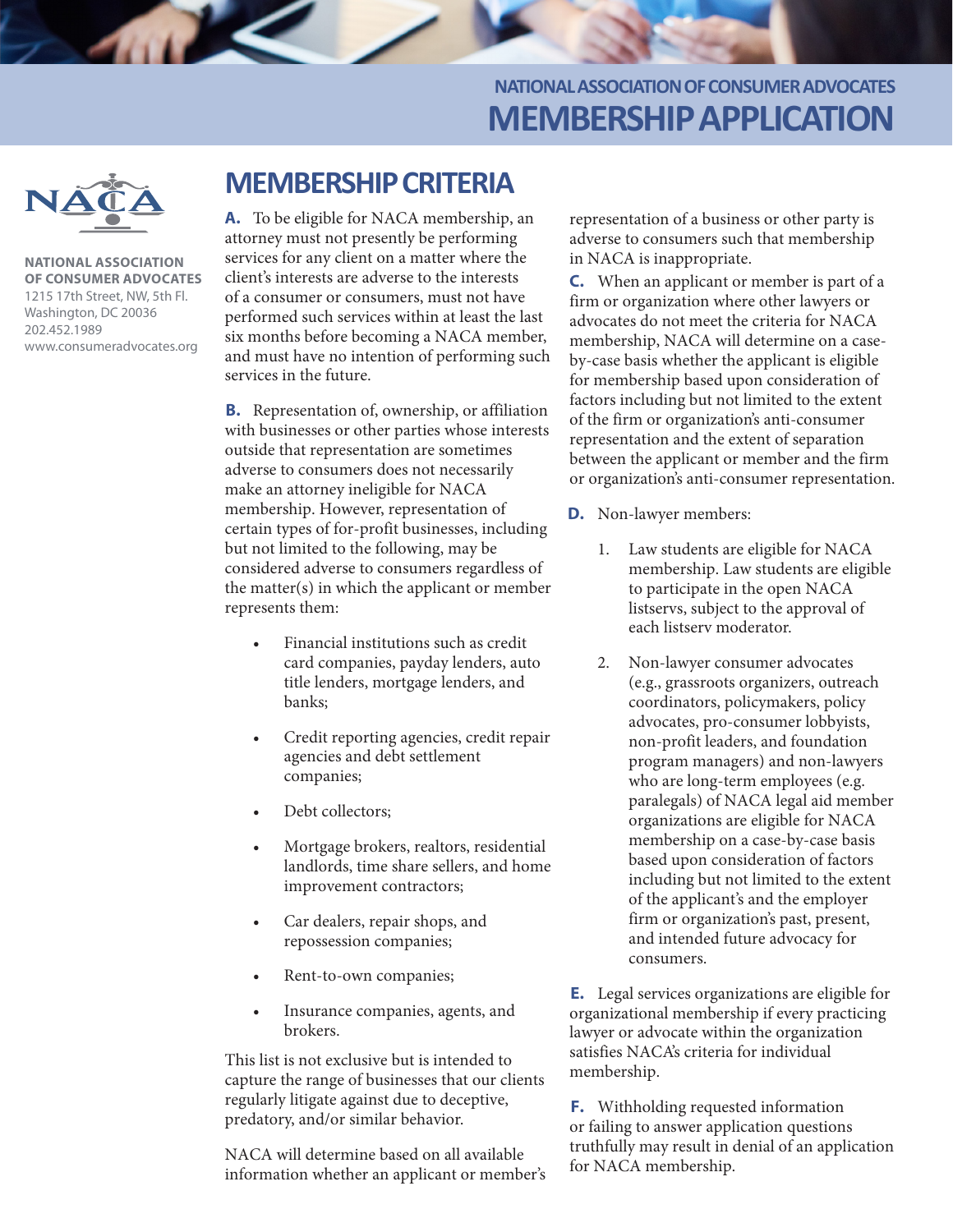## **NACA MEMBER CODE OF CONDUCT**

**Professional conduct.** NACA members shall be committed to advancing the cause of just treatment for and ethical representation of consumers. NACA members shall uphold the law in their professional activities and abide by the rules of professional conduct applicable to their practices.

**Dignity of profession.** NACA members should promote and contribute to the knowledge, capacity, dignity, and integrity of the legal profession. Members should strive, through their actions, to pursue their professional activities with honesty and courtesy and to ensure that their representatives and employees conform their conduct to this Code.

**Discrimination.** NACA members shall not engage in or support discrimination in their professional capacity against individuals on the basis of race, color, religion, creed, national origin or ancestry, citizenship, sex, gender identification, sexual orientation, age, disability, veteran status, or genetic information.

**Harassment.** NACA members shall strive to maintain a respectful, supportive and professional environment while attending NACA-organized or -related events, participating in NACA forums and activities, serving as a member leader/volunteer of the organization, and while holding themselves out as a NACA member. NACA members shall treat each other, staff, and all participants with dignity and respect and shall not engage in disruptive, harassing, abusive, or otherwise inappropriate physical, sexual, verbal, or electronic communication behavior.

**Privacy.** NACA members shall respect the privacy of other members. NACA members shall abide by any confidentiality requirements with respect to information obtained through NACA-organized or -related events or forums, including listservs. This confidentiality will continue to apply even after you are no longer a member. NACA members shall not take any action to gather or "harvest" member contact information in bulk from NACA's member database, directory, or listservs and distribute that information to others for any reason, or use that information for non-NACA or commercial mass communications.

**Arbitration.** NACA members shall not request that any client enter into a contract that includes a pre-dispute binding arbitration agreement or clause, including a contract such as a retainer to provide services to a client. NACA members should not promote the use of pre-dispute binding arbitration agreements in consumer contracts.

**NACA Class Action Guidelines.** NACA has developed guidelines for class action practices. NACA members with class action practices will review the guidelines and should strive to adhere to them.

**Use of the NACA Member Badge.** If all the members of a firm or organization are NACA members, than the NACA badge may be included on a website, e-communication, promotional flyer, or written communication to identify the firm or organization as having NACA members. If not all members of a firm or organization are NACA members, NACA members must use discretion so as not to mislead, and place the NACA badge only on the NACA member's profile page, personal ecommunication, personal promotional material, or similarly individualized communications.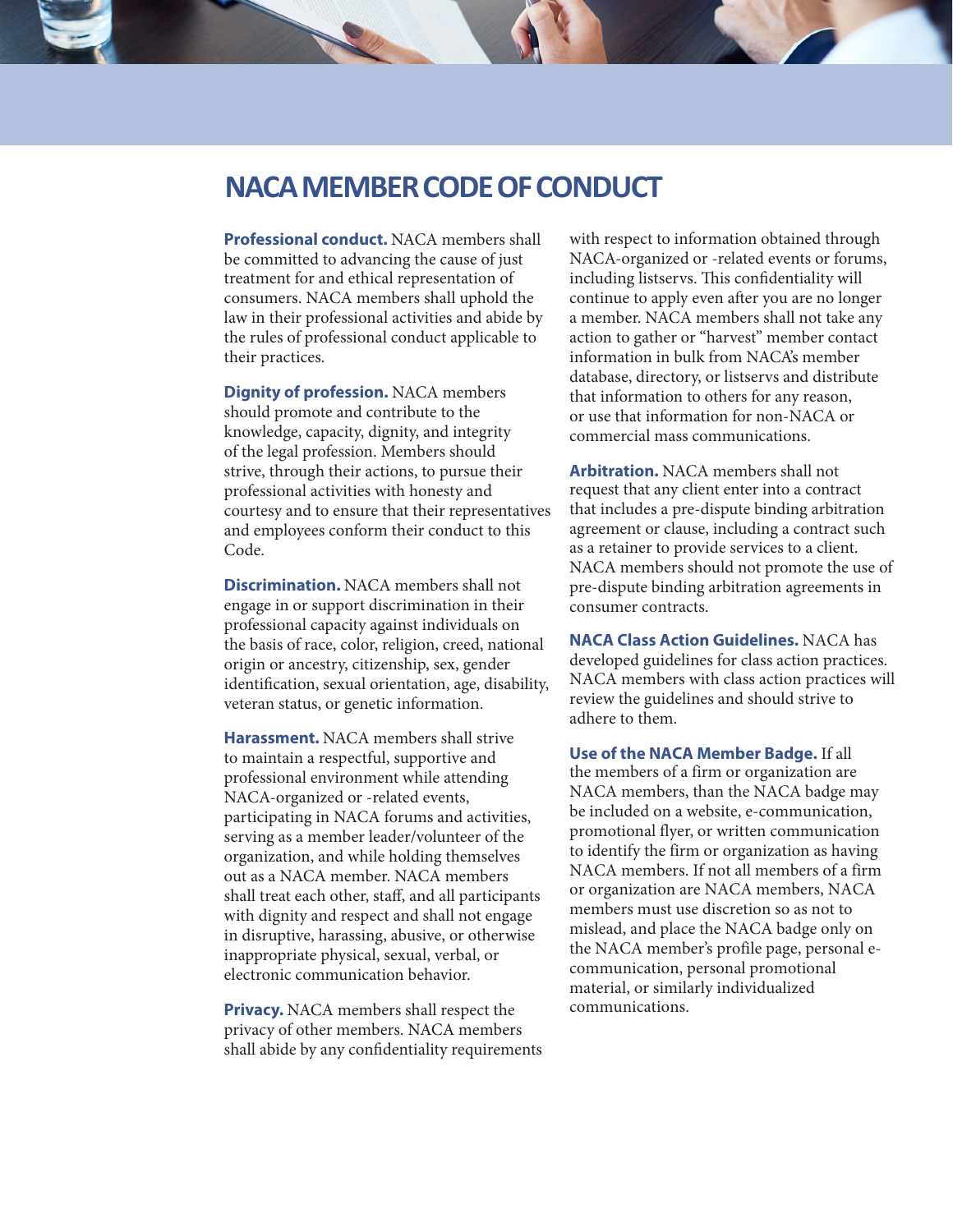

# **GENERAL INFORMATION**

| <b>FIRST NAME</b>                                                                                                                             | MIDDLE INITIAL     | <b>LAST NAME</b>                  |                                      |
|-----------------------------------------------------------------------------------------------------------------------------------------------|--------------------|-----------------------------------|--------------------------------------|
|                                                                                                                                               |                    |                                   |                                      |
| <b>TITLE</b>                                                                                                                                  | EMPLOYER/FIRM NAME |                                   |                                      |
|                                                                                                                                               |                    |                                   |                                      |
|                                                                                                                                               |                    |                                   |                                      |
| <b>BUSINESS ADDRESS</b>                                                                                                                       |                    |                                   |                                      |
|                                                                                                                                               |                    |                                   |                                      |
| <b>CITY</b>                                                                                                                                   | <b>STATE</b>       | ZIP                               |                                      |
|                                                                                                                                               |                    |                                   |                                      |
|                                                                                                                                               |                    |                                   |                                      |
| <b>PHONE</b>                                                                                                                                  | EMAIL*             |                                   |                                      |
|                                                                                                                                               |                    |                                   |                                      |
| * IF YOU ARE A GOVERNMENT OFFICIAL, YOU MUST PROVIDE A PERSONAL EMAIL ADDRESS IN ADDITION TO YOUR BUSINESS ADDRESS IF YOU WISH TO PARTICIPATE |                    |                                   |                                      |
| IN ANY OF THE NACA LISTSERVS.                                                                                                                 |                    |                                   |                                      |
| BUSNIESS/FIRM WEBSITE(S) (LIST ALL)                                                                                                           |                    |                                   |                                      |
|                                                                                                                                               |                    |                                   |                                      |
| IF APPLYING FOR MEMBERSHIP AS AN ATTORNEY MEMBER, PLEASE LIST YOUR BAR NUMBER(S) AND STATE(S):                                                |                    |                                   |                                      |
| <b>STATE</b>                                                                                                                                  | <b>BAR NUMBER</b>  |                                   |                                      |
|                                                                                                                                               |                    |                                   |                                      |
| <b>STATE</b>                                                                                                                                  | <b>BAR NUMBER</b>  |                                   |                                      |
|                                                                                                                                               |                    |                                   |                                      |
|                                                                                                                                               |                    |                                   |                                      |
| IF APPLYING FOR MEMBERSHIP AS A LAW STUDENT, PLEASE ATTACH A COPY OF YOUR STUDENT ID.                                                         |                    |                                   |                                      |
| SCHOOL                                                                                                                                        |                    | ANTICIPATED GRADUATION DATE       |                                      |
|                                                                                                                                               |                    |                                   |                                      |
|                                                                                                                                               |                    |                                   |                                      |
|                                                                                                                                               |                    |                                   |                                      |
| <b>PRACTICE SETTING</b>                                                                                                                       |                    | PLEASE SELECT YOUR PRACTICE AREAS |                                      |
| PLEASE DESCRIBE YOUR PRACTICE SETTING (SELECT ONLY ONE PRACTICE):                                                                             |                    | $\Box$ AUTOMOBILES                | $\Box$ MORTGAGE/REAL ESTATE/ HOUSING |
| $\Box$ LEGAL SERVICES ATTORNEY                                                                                                                |                    | <b>BANKRUPTCY</b>                 | SMALL DOLLAR LOANS                   |
| PRIVATE ATTORNEY                                                                                                                              |                    | $\Box$ CLASS ACTION               | STUDENT LOANS                        |

 $\Box$  CREDIT REPORTING  $\Box$  TCPA

NUMBER OF LAWYERS IN YOUR FIRM (IF APPLICABLE):  $\Box$  DEBT COLLECTION OTHER

PUBLIC INTEREST ATTORNEY (INCLUDING AGS/LAW PROFESSORS/GOVERNMENT)

 $\Box$  LAW STUDENT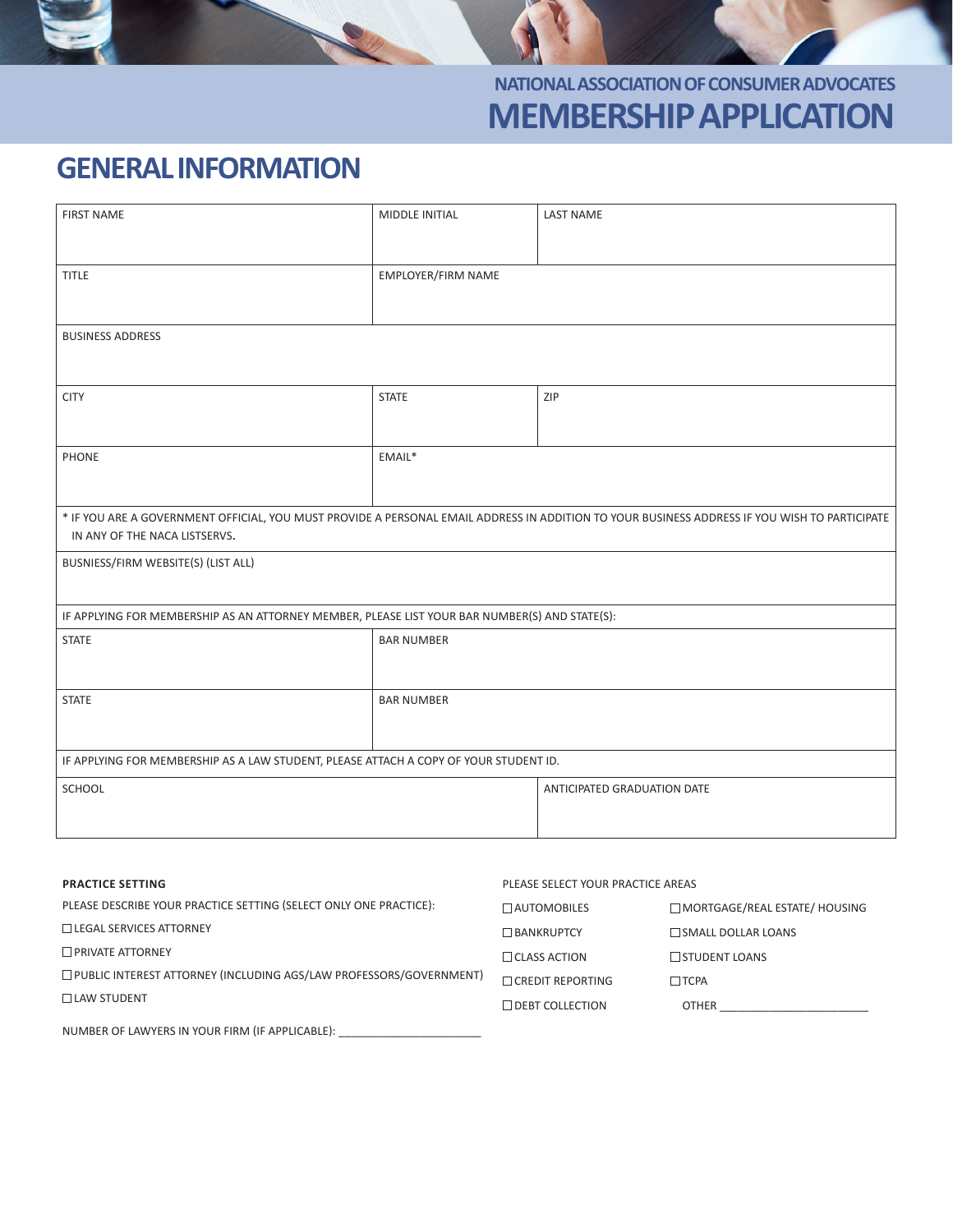## **NATIONAL ASSOCIATION OF CONSUMER ADVOCATES MEMBERSHIP APPLICATION**

# **BACKGROUND QUESTIONS**

Please select "Yes" or "No." If yes, please attach a full description or explanation.

- 1. Do you presently perform services for any client on a matter in which the client's interests are adverse to the interests of a consumer or consumers? No Yes
- 2. Have you within the last six months performed services for any client on a matter in which the client's interests are adverse to the interests of a consumer or consumers? No Yes
- 3. Do you intend in the future to perform services for any client on a matter in which the client's interests are adverse to the interests of a consumer or consumers? No Yes
- 4. Do you presently represent, own, or are you affiliated with any business or any party—such as a financial institution, creditor, credit reporting agency, credit repair agency, debt collector, mortgage broker, realtor, landlord, timeshare seller, home improvement contractor, car dealer, car repair shop, repossession company, rent-to-own company, or an insurance company, agent, or broker which has interests outside that representation that are sometimes adverse to consumers, or against which consumers regularly litigate due to deceptive, predatory and/or similar behavior?<sup>1</sup> No Yes
- 5. Are there other lawyers or employees in your firm or organization who do not satisfy the requirements for NACA membership? No Yes
- 6. For non-lawyer applicants only: Please describe the extent of your and your employer's past, present, and intended future advocacy for consumers.
- 7. What is your primary reason for joining NACA?
- 8. What do you hope to get out of your NACA membership?

## **REFERENCES2**

Please write the names of two NACA members most familiar with the applicant's practice or work:

| NAME | PHONE | EMAIL |
|------|-------|-------|
|      |       |       |
|      |       |       |
| NAME | PHONE | EMAIL |
|      |       |       |
|      |       |       |

*[1] While this type of representation does not necessarily make you ineligible for NACA membership, NACA will determine based on all available information whether such representation may render NACA membership inappropriate and may contact you to discuss your application. [2]* Inability to name the requested references does not make the applicant ineligible for membership.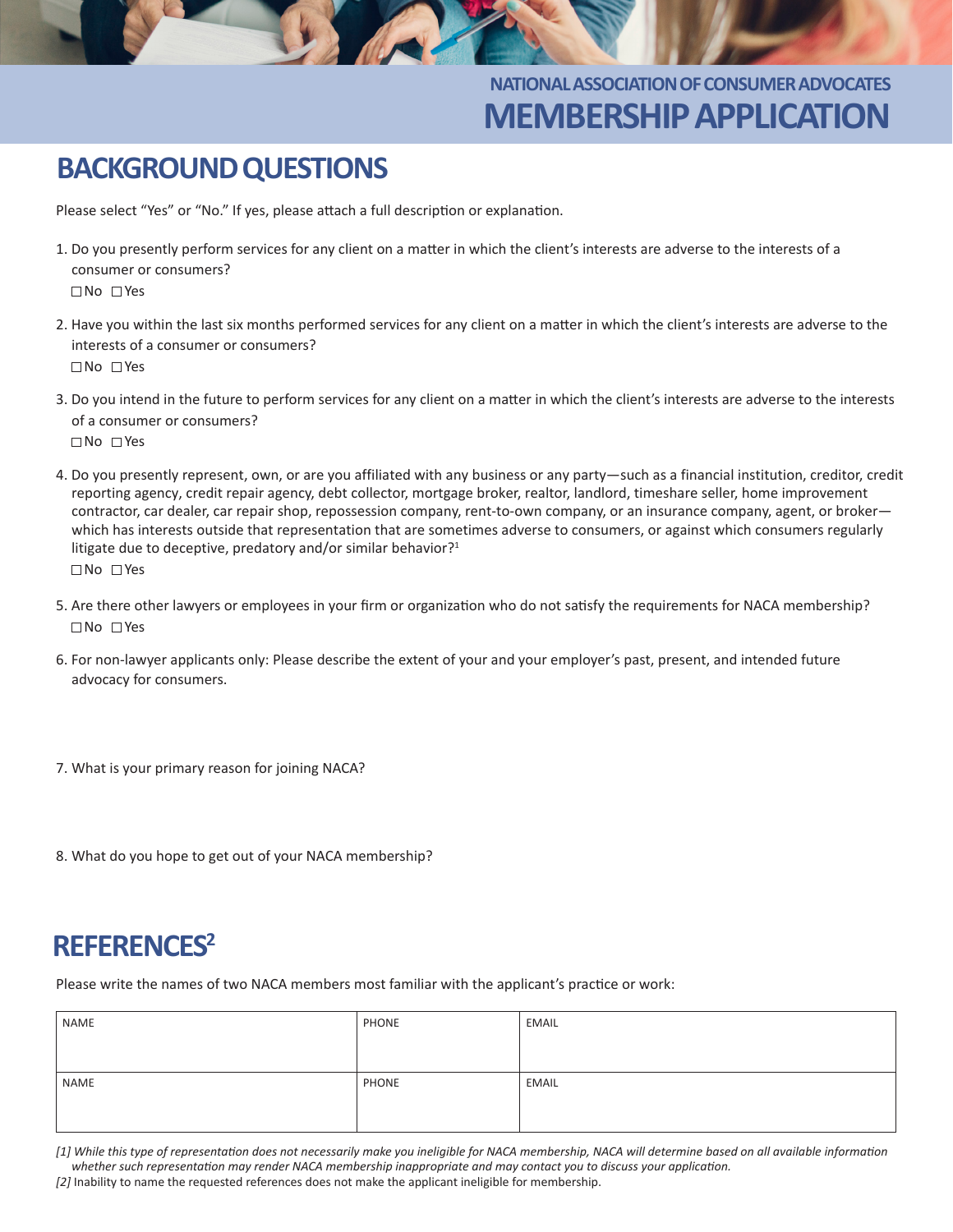

# **PAYMENT INFORMATION**

0000

I have enclosed check payment or authorize NACA membership dues to be charged to my MC, VISA, Discover, or AMEX account to pay for the level of membership checked below. The NACA membership year runs for twelve months from membership approval.

| <b>MEMBERSHIP CATEGORIES</b> |                                                                    | <b>DUES</b> |
|------------------------------|--------------------------------------------------------------------|-------------|
|                              | Law Student                                                        | \$125       |
|                              | Legal Services Attorney Member                                     | \$125       |
|                              | Military Services Member, first year only                          | \$0         |
|                              | Paralegal                                                          | \$125       |
|                              | Private Attorney Member (0-2 years as a NACA member)               | \$250       |
|                              | Public Interest Attorney Member (including AGs and Law Professors) | \$200       |

#### **CREDIT CARD PAYMENT**

| $\Box$ MC/VISA                                     | $\square$ DISC | $\Box$ AMEX  |                        |  |
|----------------------------------------------------|----------------|--------------|------------------------|--|
| <b>CARD NUMBER</b>                                 |                |              | <b>EXPIRATION DATE</b> |  |
|                                                    |                |              |                        |  |
| NAME ON CARD (PLEASE PRINT)                        |                |              |                        |  |
| SIGNATURE                                          |                |              |                        |  |
| BILLING ADDRESS IF DIFFERENT FROM BUSINESS ADDRESS |                |              |                        |  |
| <b>CITY</b>                                        |                | <b>STATE</b> | ZIP                    |  |

**CHECK ENCLOSED\* \$**